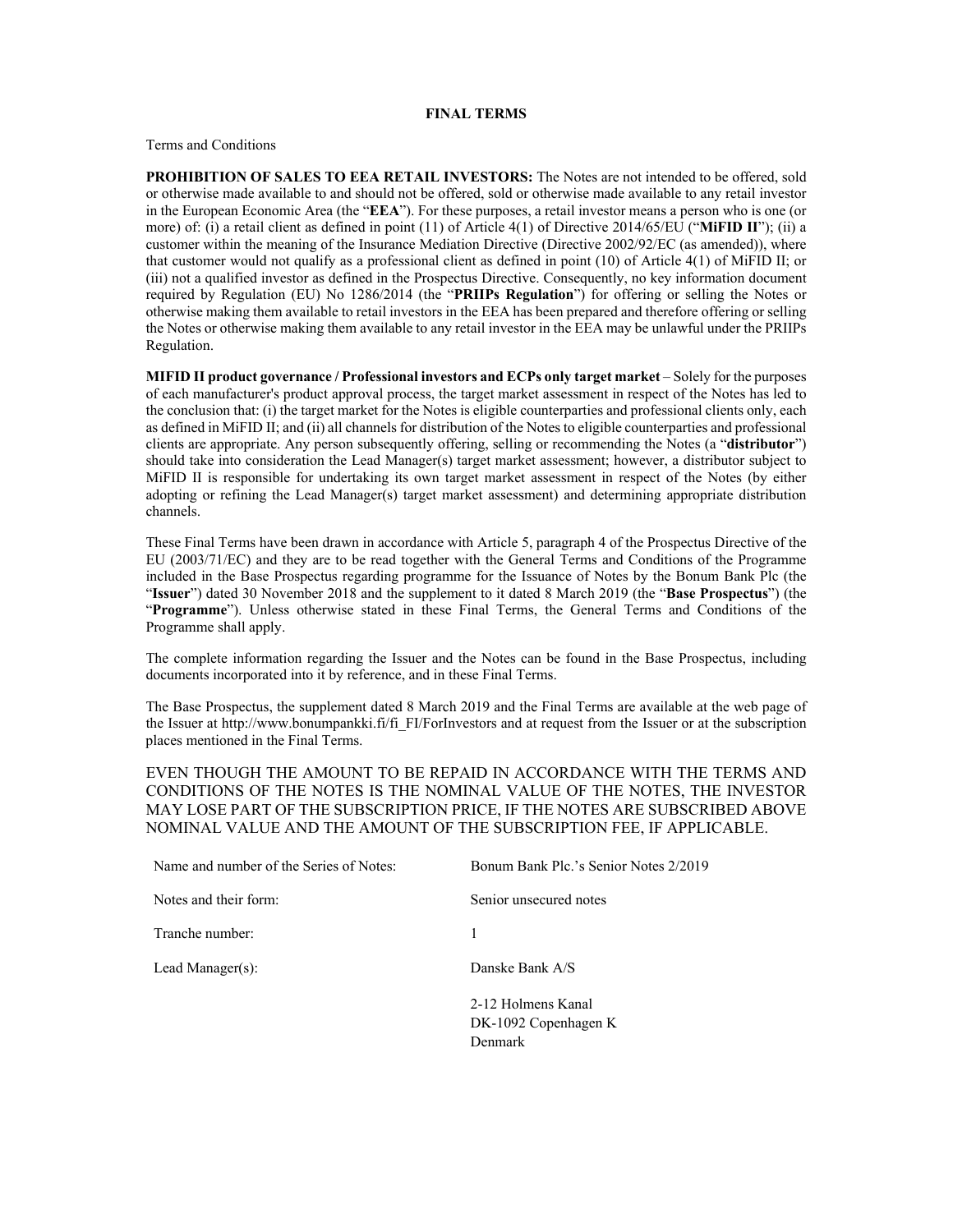|                                                                                                      | Swedbank AB (Publ)<br>c/o Swedbank AB (publ), Finland Branch<br>Mannerheimintie 14 B<br>00100 Helsinki<br>Finland                                                                                                                                                                                               |
|------------------------------------------------------------------------------------------------------|-----------------------------------------------------------------------------------------------------------------------------------------------------------------------------------------------------------------------------------------------------------------------------------------------------------------|
| Subscription place(s) of this Series of Notes:                                                       | Not applicable                                                                                                                                                                                                                                                                                                  |
| Issuer Agent and Paying Agent:                                                                       | Danske Bank A/S, Finland Branch<br>Televisiokatu 1<br>00075 DANSKE BANK<br>Finland                                                                                                                                                                                                                              |
| Interests of the Lead Manager(s)/other subscription<br>place/other parties taking part in the issue: | The customary sector connected commercial interest                                                                                                                                                                                                                                                              |
| Principal and currency of the Notes:                                                                 | EUR 75,000,000                                                                                                                                                                                                                                                                                                  |
| Number of book-entry units:                                                                          | 750                                                                                                                                                                                                                                                                                                             |
| Priority of the Notes:                                                                               | The<br>constitute<br>direct,<br><b>Notes</b><br>unconditional.<br>unsubordinated and unsecured obligations of the<br>Issuer and rank pari passu among themselves and<br>(save for certain obligations required to be preferred<br>by law) equally with all other senior unsecured<br>obligations of the Issuer. |
| Form of the Notes:                                                                                   | Book-entry securities of Euroclear Finland's Infinity<br>book-entry security system                                                                                                                                                                                                                             |
| Denomination of book-entry unit:                                                                     | EUR 100,000                                                                                                                                                                                                                                                                                                     |
| The minimum amount of Notes to be offered for<br>subscription:                                       | EUR 100,000                                                                                                                                                                                                                                                                                                     |
| Subscription fee:                                                                                    | The Lead Manager(s) do not charge the costs related<br>to issuing the Notes to the Noteholders                                                                                                                                                                                                                  |
| Payment of subscription:                                                                             | Subscriptions shall be paid for as instructed in<br>connection with the subscription                                                                                                                                                                                                                            |
| Issue date:                                                                                          | 18 April 2019                                                                                                                                                                                                                                                                                                   |
| Issue price:                                                                                         | The issue price is fixed: 100 per cent.                                                                                                                                                                                                                                                                         |
| Amount and manner of redemption:                                                                     | The nominal amount of principal of the Note                                                                                                                                                                                                                                                                     |
|                                                                                                      | The Notes will be repaid in one instalment on the<br>Maturity Date.                                                                                                                                                                                                                                             |
| <b>Maturity Date:</b>                                                                                | 18 April 2022                                                                                                                                                                                                                                                                                                   |
| Interest:                                                                                            | Condition 8.2 (Floating reference interest rate):                                                                                                                                                                                                                                                               |
|                                                                                                      | EURIBOR of 3 months                                                                                                                                                                                                                                                                                             |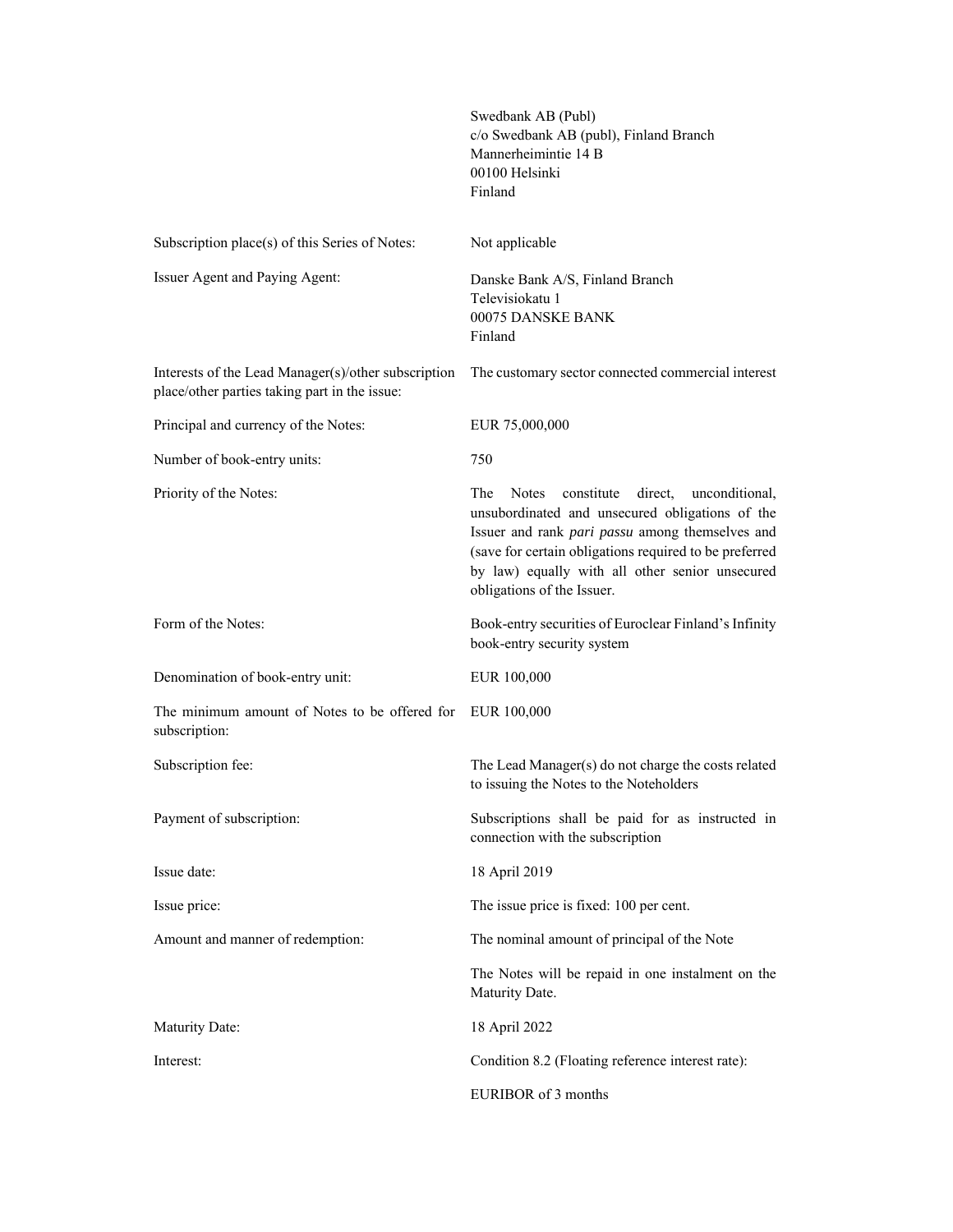Margin 0.88 per cent. p.a. Interest payment date(s): 18 April, 18 July, 18 October and 18 January each year commencing on 18 July 2019 until the Maturity Date. Day Count Fraction Actual/360 Minimum/maximum amount of interest: Applicable: minimum interest rate 0.0 per cent. p.a. Business day convention: Modified Following, adjusted Business day: A day on which Helsinki and TARGET2 is operating. Delivery of book-entry securities: The time when the book-entry securities are recorded in the book-entry security accounts specified by the subscribers is estimated to be 18 April 2019. Relevant benchmark EURIBOR is provided by EMMI, the European Money Markets Institute. As at the date hereof, EMMI does not appear in the register of administrators and benchmarks established and maintained by ESMA pursuant to Article 36 (Register of administrators and benchmarks) of the Benchmark Regulation. ISIN code of the Series of Notes: FI4000378740